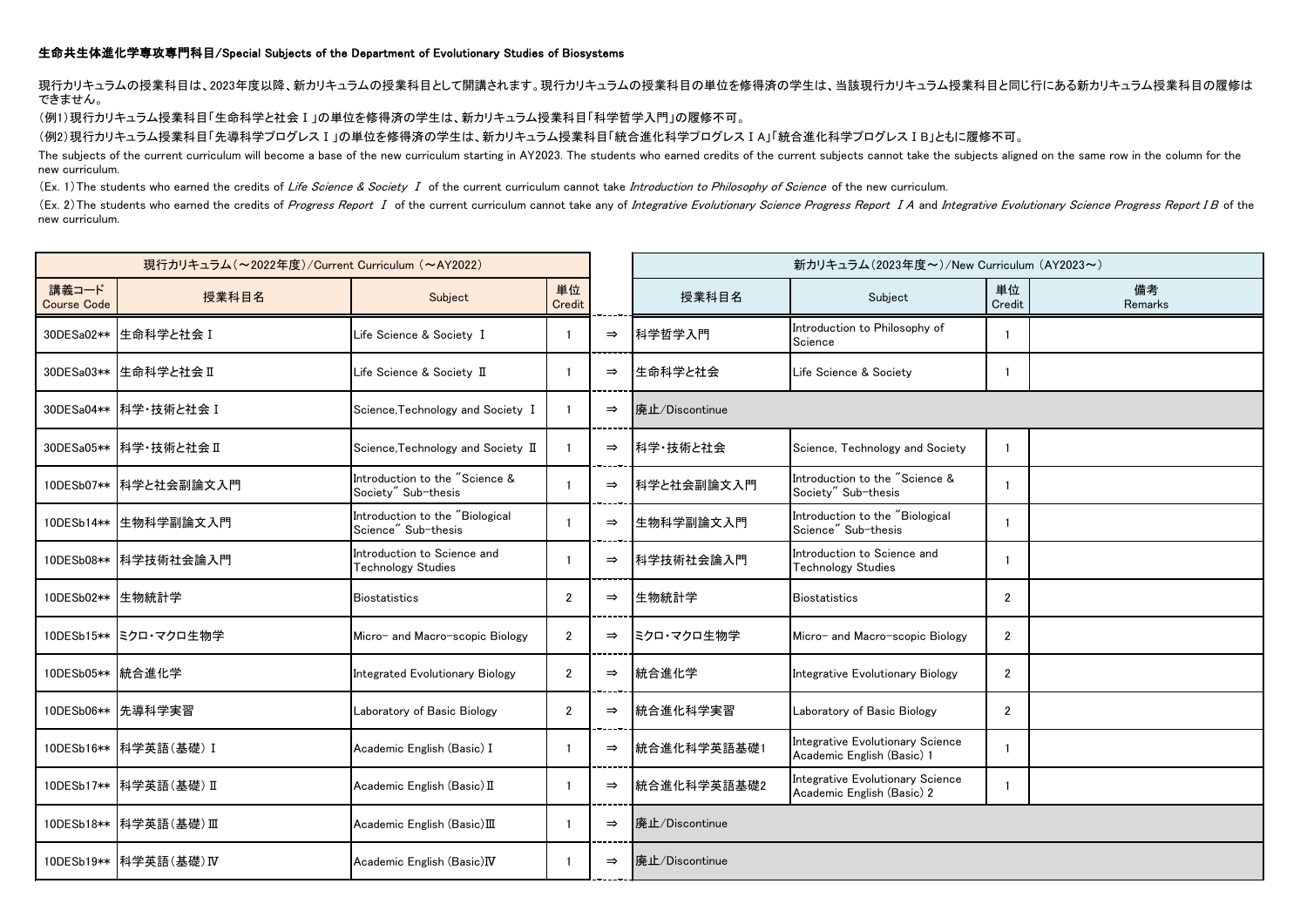| 現行カリキュラム (~2022年度)/Current Curriculum (~AY2022) |                           |                                 |              |               | 新カリキュラム (2023年度~)/New Curriculum (AY2023~) |                                                                  |              |               |  |  |  |
|-------------------------------------------------|---------------------------|---------------------------------|--------------|---------------|--------------------------------------------|------------------------------------------------------------------|--------------|---------------|--|--|--|
| 講義コード<br><b>Course Code</b>                     | 授業科目名                     | Subject                         | 単位<br>Credit |               | 授業科目名                                      | Subject                                                          | 単位<br>Credit | 備考<br>Remarks |  |  |  |
|                                                 | 10DESb20** 科学英語(基礎) V     | Academic English (Basic) V      |              | $\Rightarrow$ | 廃止/Discontinue                             |                                                                  |              |               |  |  |  |
|                                                 | 10DESb21** 科学英語(上級) I     | Academic English (Advance) I    |              | $\Rightarrow$ | 統合進化科学英語上級1                                | Integrative Evolutionary Science<br>Academic English (Advance) 1 |              |               |  |  |  |
|                                                 | 10DESb22** 科学英語(上級) II    | Academic English (Advance) II   |              | $\Rightarrow$ | 統合進化科学英語上級2                                | Integrative Evolutionary Science<br>Academic English (Advance) 2 |              |               |  |  |  |
|                                                 | 10DESb23** 科学英語(上級) Ⅲ     | Academic English (Advance)III   |              | $\Rightarrow$ | 廃止/Discontinue                             |                                                                  |              |               |  |  |  |
|                                                 | 10DESb24** 科学英語(上級) IV    | Academic English (Advance)IV    |              | $\Rightarrow$ | 廃止/Discontinue                             |                                                                  |              |               |  |  |  |
| 10DESb25**                                      | 科学英語(上級) V                | Academic English(Advance) V     |              | $\Rightarrow$ | 廃止/Discontinue                             |                                                                  |              |               |  |  |  |
|                                                 | 20DESc04** 統合人類学特論        | Integrative Anthropology        |              | $\Rightarrow$ | 統合人類学特論                                    | Integrative Anthropology                                         | -1           |               |  |  |  |
| 20DESc02**                                      | 環境考古学特論                   | Environmental Archaeology       |              | $\Rightarrow$ | 環境考古学特論                                    | Environmental Archaeology                                        | $\mathbf{1}$ |               |  |  |  |
| 20DESc03**                                      | 人類遺伝学特論                   | Human Genetics                  |              | $\Rightarrow$ | 人類遺伝学特論                                    | <b>Human Genetics</b>                                            | -1           |               |  |  |  |
| 20DESd01**                                      | 進化生理学特論                   | <b>Evolutionary Physiology</b>  |              | $\Rightarrow$ | 進化生理学特論                                    | <b>Evolutionary Physiology</b>                                   | -1           |               |  |  |  |
| 20DESd02**                                      | 細胞生物学特論                   | <b>Cell Biology</b>             |              | $\Rightarrow$ | 細胞生物学特論                                    | <b>Cell Biology</b>                                              | -1           |               |  |  |  |
| 20DESd03**                                      | 分子進化学特論                   | Molecular Evolution             |              | $\Rightarrow$ | 分子進化学特論                                    | Molecular Evolution                                              |              |               |  |  |  |
| 20DESe01**                                      | 感覚生理学特論                   | <b>Sensory Physiology</b>       |              | $\Rightarrow$ | 感覚生理学特論                                    | <b>Sensory Physiology</b>                                        |              |               |  |  |  |
| 20DESe02 **                                     | 神経行動学特論                   | Neuroethology                   |              | $\Rightarrow$ | 神経行動学特論                                    | Neuroethology                                                    |              |               |  |  |  |
|                                                 | 20DESe03** 進化行動生態学特論      | Evolutionary Behavioral Ecology |              | $\Rightarrow$ | 進化行動生態学特論                                  | <b>Evolutionary Behavioral Ecology</b>                           |              |               |  |  |  |
| 20DESf01**                                      | 数理生物学特論                   | <b>Mathematical Biology</b>     |              | $\Rightarrow$ | 数理生物学特論                                    | <b>Mathematical Biology</b>                                      |              |               |  |  |  |
| 20DESf02**                                      | 集団遺伝学特論                   | <b>Population Genetics</b>      |              | $\Rightarrow$ | 集団遺伝学特論                                    | <b>Population Genetics</b>                                       | $\mathbf{1}$ |               |  |  |  |
| 20DESf03**                                      | 進化ゲーム理論特論                 | Evolutionary Game Theory        |              | $\Rightarrow$ | 進化ゲーム理論特論                                  | <b>Evolutionary Game Theory</b>                                  | -1           |               |  |  |  |
| 20DESg05**                                      | 科学史·科学技術社会論 I             | STS and History of Science I    |              | $\Rightarrow$ | 科学史·科学技術社会論1                               | STS and History of Science 1                                     | $\mathbf{1}$ |               |  |  |  |
|                                                 | 20DESg06** 科学史·科学技術社会論 II | STS and History of Science II   |              | $\Rightarrow$ | 科学史·科学技術社会論2                               | STS and History of Science 2                                     |              |               |  |  |  |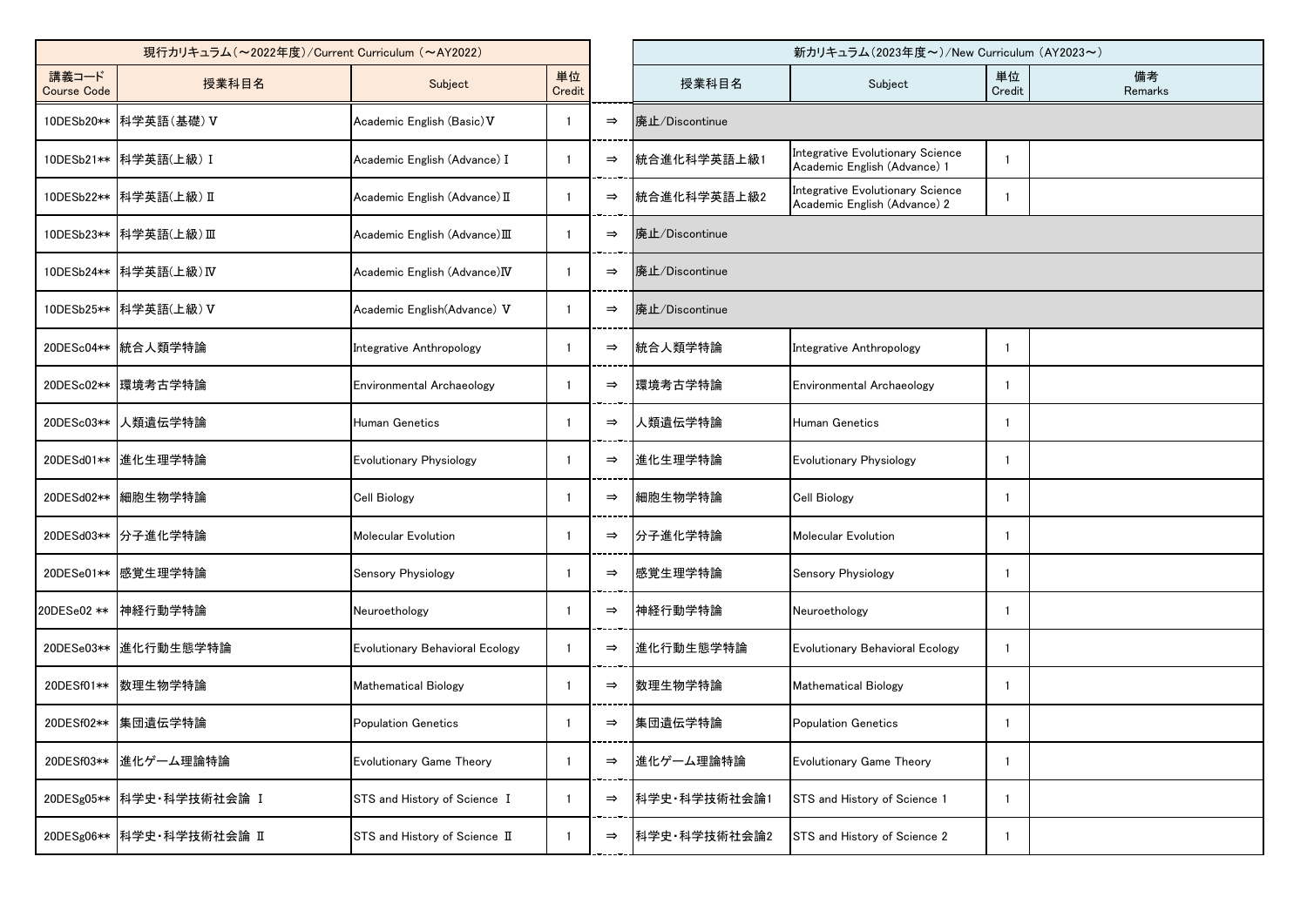| 現行カリキュラム (~2022年度)/Current Curriculum (~AY2022) |                                                             |                                                                         |              |               | 新カリキュラム (2023年度~)/New Curriculum (AY2023~) |                                                    |              |               |  |  |  |  |
|-------------------------------------------------|-------------------------------------------------------------|-------------------------------------------------------------------------|--------------|---------------|--------------------------------------------|----------------------------------------------------|--------------|---------------|--|--|--|--|
| 講義コード<br><b>Course Code</b>                     | 授業科目名                                                       | Subject                                                                 | 単位<br>Credit |               | 授業科目名                                      | Subject                                            | 単位<br>Credit | 備考<br>Remarks |  |  |  |  |
| 20DESg07**                                      | 科学史·科学技術社会論 Ⅲ                                               | STS and History of Science III                                          | -1           | $\Rightarrow$ | 科学史·科学技術社会論3                               | STS and History of Science 3                       |              |               |  |  |  |  |
| 20DESh01**                                      | 先導科学特論 I<br>(バイオインフォマティクス特論)                                | Advanced Course I                                                       | -1           | $\Rightarrow$ | 廃止/Discontinue                             |                                                    |              |               |  |  |  |  |
| 20DESh02**                                      | 先導科学特論Ⅱ                                                     | Advanced course II                                                      | -1           | $\Rightarrow$ | 廃止/Discontinue                             |                                                    |              |               |  |  |  |  |
| 20DESh03**                                      | 先導科学特論Ⅲ                                                     | Advanced Course III                                                     | -1           | $\Rightarrow$ | 廃止/Discontinue                             |                                                    |              |               |  |  |  |  |
| 20DESh04**                                      | 先導科学特論IV<br>(植物進化発生学特論)                                     | Advanced Course IV                                                      | $\mathbf{1}$ | $\Rightarrow$ | 植物進化発生学特論                                  | Plant Evolutionary Developmental<br><b>Biology</b> |              |               |  |  |  |  |
| 20DESh05**                                      | 先導科学特論V                                                     | Advanced Course V                                                       | $\mathbf{1}$ | $\Rightarrow$ | 廃止/Discontinue                             |                                                    |              |               |  |  |  |  |
| 20DESh06**                                      | 先導科学特論VI                                                    | Advanced Course VI                                                      | $\mathbf{1}$ | $\Rightarrow$ | 廃止/Discontinue                             |                                                    |              |               |  |  |  |  |
| 20DESh07**                                      | 先導科学特論Ⅶ                                                     | Advanced Course VII                                                     | $\mathbf{1}$ | $\Rightarrow$ | 廃止/Discontinue                             |                                                    |              |               |  |  |  |  |
| 20DESh08**                                      | 先導科学特論皿                                                     | Advanced Course VIII                                                    | -1           | $\Rightarrow$ | 廃止/Discontinue                             |                                                    |              |               |  |  |  |  |
| 20DESh09**                                      | 先導科学特論区<br>(動物発生学特論)                                        | Advanced Course IX                                                      | $\mathbf{1}$ | $\Rightarrow$ | 廃止/Discontinue                             |                                                    |              |               |  |  |  |  |
| 20DESh10**                                      | 先導科学特論X<br>(ゲノム遺伝学特論)                                       | Advanced Course X<br>(Evolutionary Genomics)                            | -1           | $\Rightarrow$ | ゲノム進化学特論<br><b>Evolutionary Genomics</b>   |                                                    |              |               |  |  |  |  |
| 20DESh11**                                      | 先導科学特論XI<br>(個体群生態学特論)                                      | Advanced Course X I                                                     | -1           | $\Rightarrow$ | 個体群生態学特論                                   | <b>Population Ecology</b>                          |              |               |  |  |  |  |
| 20DESh12**                                      | 先導科学特論XI<br>(生物多様性特論)                                       | Advanced Course X II                                                    | -1           | $\Rightarrow$ | 生物多様性特論                                    | Biodiversity                                       |              |               |  |  |  |  |
| 20DESh13**                                      | 先導科学特論XII<br>(Computational approaches in<br>neuroethology) | Advanced Course X III<br>(Computational approaches in<br>neuroethology) | -1           | $\Rightarrow$ | 廃止/Discontinue                             |                                                    |              |               |  |  |  |  |
| 20DESh14**                                      | 先導科学特論XIV<br>(科学史方法論特論)                                     | Advanced Course XIV                                                     | -1           | $\Rightarrow$ | 廃止/Discontinue                             |                                                    |              |               |  |  |  |  |
| 20DESh15**                                      | 先導科学特論XV<br>(人類環境史特論)                                       | Advanced Course X V<br>(Human environmental history)                    | -1           | $\Rightarrow$ | 廃止/Discontinue                             |                                                    |              |               |  |  |  |  |
| 20DESh16**                                      | 先導科学特論XVI<br>(エピジェネティクス・ゲノム進化学特論)                           | Advanced Course XVI<br>(Evolutionary epigenetics and<br>genomics)       | $\mathbf{1}$ | $\Rightarrow$ | 廃止/Discontinue                             |                                                    |              |               |  |  |  |  |
| 20DESh17**                                      | 先導科学特論XW<br>(社会調査法特論)                                       | Advanced Course XVII                                                    | $\mathbf{1}$ | $\Rightarrow$ | 廃止/Discontinue                             |                                                    |              |               |  |  |  |  |
| 20DESh18**                                      | 先導科学特論XW                                                    | Advanced Course XVIII                                                   | $\mathbf{1}$ | $\Rightarrow$ | 廃止/Discontinue                             |                                                    |              |               |  |  |  |  |
| 20DESh19**                                      | 先導科学特論XIX<br>(生物人類学特論)                                      | Advanced Course XIX (Biological<br>anthropology)                        |              | $\Rightarrow$ | 生物人類学特論                                    | <b>Biological Anthropology</b>                     |              |               |  |  |  |  |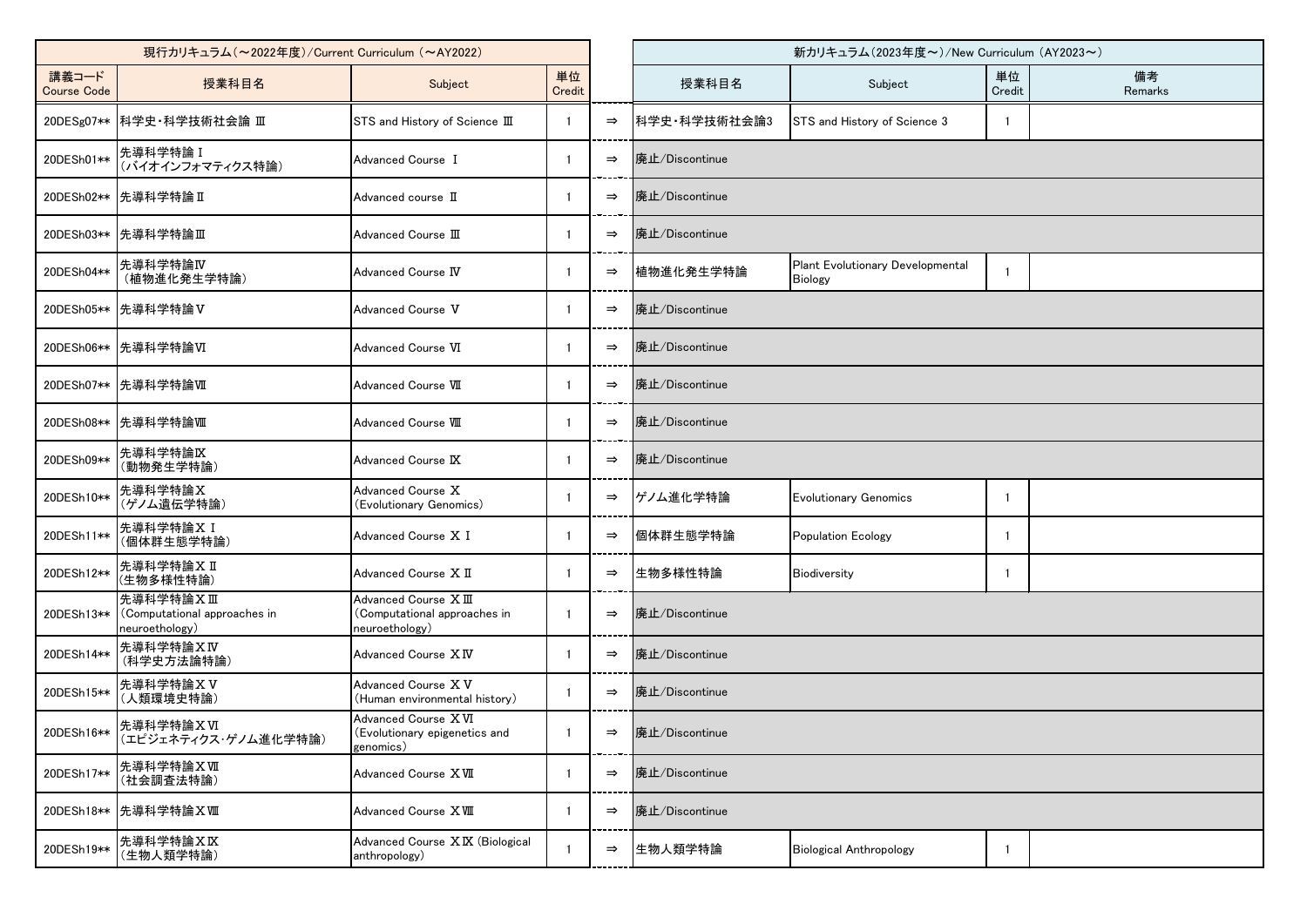| 現行カリキュラム (~2022年度)/Current Curriculum (~AY2022) |                         |                            |                |               |                    | 新カリキュラム(2023年度~)/New Curriculum (AY2023~)                             |                |               |
|-------------------------------------------------|-------------------------|----------------------------|----------------|---------------|--------------------|-----------------------------------------------------------------------|----------------|---------------|
| 講義コード<br><b>Course Code</b>                     | 授業科目名                   | Subject                    | 単位<br>Credit   |               | 授業科目名              | Subject                                                               | 単位<br>Credit   | 備考<br>Remarks |
| 20DESh20**                                      | 先導科学特論XX<br>(神経進化発生学特論) | Advanced Course XX         |                | $\Rightarrow$ | 神経進化発生学特論          | <b>Evolutionary Developmental</b><br>Neurobiology                     |                |               |
| 30DESi01**                                      | 先導科学考究 I                | Special Seminar Series I   | $\overline{2}$ | $\Rightarrow$ | 統合進化科学セミナーI        | Integrative Evolutionary Science<br>Special Seminar Series I          | $\overline{2}$ |               |
| 30DESi02**                                      | 先導科学考究Ⅱ                 | Special Seminar Series II  | $\overline{2}$ | $\Rightarrow$ | 格合進化科学セミナーⅡ        | Integrative Evolutionary Science<br>Special Seminar Series II         | $\overline{2}$ |               |
| 30DESi03**                                      | 先導科学考究Ⅲ                 | Special Seminar Series III | $\overline{2}$ | $\Rightarrow$ | 統合進化科学セミナーⅢ        | <b>Integrative Evolutionary Science</b><br>Special Seminar Series III | $\overline{2}$ |               |
| 30DESi04**                                      | 先導科学考究IV                | Special Seminar Series IV  | $\overline{2}$ | $\Rightarrow$ | 統合進化科学セミナーIV       | Integrative Evolutionary Science<br>Special Seminar Series IV         | $\overline{2}$ |               |
| 30DESi05**                                      | 先導科学考究V                 | Special Seminar Series V   | $\mathbf{2}$   | $\Rightarrow$ | ┃統合進化科学セミナーⅤ       | Integrative Evolutionary Science<br>Special Seminar Series V          | $\overline{2}$ |               |
|                                                 | 90DESj01**  先導科学プログレス I | Progress Report I          | $\overline{2}$ | $\Rightarrow$ | 格合進化科学プログレス IA     | Integrative Evolutionary Science<br>Progress Report I A               | -1             |               |
|                                                 |                         |                            |                |               | 格合進化科学プログレス IB     | Integrative Evolutionary Science<br>Progress Report I B               |                |               |
|                                                 | 先導科学プログレスⅡ              | Progress Report II         | 2              |               | 協合進化科学プログレスⅡA      | Integrative Evolutionary Science<br>Progress Report II A              | -1             |               |
| 90DESj02**                                      |                         |                            |                | $\Rightarrow$ | 協合進化科学プログレスⅡB      | Integrative Evolutionary Science<br>Progress Report II B              |                |               |
|                                                 | 先導科学プログレスⅢ              | Progress Report III        | $\overline{2}$ | $\Rightarrow$ | 統合進化科学プログレスⅢA      | Integrative Evolutionary Science<br>Progress Report III A             |                |               |
| 90DESj03**                                      |                         |                            |                |               | 标合進化科学プログレスIIB     | Integrative Evolutionary Science<br>Progress Report IIIB              |                |               |
| 90DESj04**                                      | 先導科学プログレスⅣ              | Progress Report IV         | $\overline{2}$ | $\Rightarrow$ | 統合進化科学プログレスIVA     | Integrative Evolutionary Science<br>Progress Report IVA               |                |               |
|                                                 |                         |                            |                |               | 統合進化科学プログレスIVB     | ntegrative Evolutionary Science<br>Progress Report IVB                |                |               |
|                                                 | 90DESj05**  先導科学プログレスV  | Progress Report V          | $\mathbf{2}$   | $\Rightarrow$ | 統合進化科学プログレスVA      | Integrative Evolutionary Science<br>Progress Report VA                |                |               |
|                                                 |                         |                            |                |               | 統合進化科学プログレスVB      | <b>Integrative Evolutionary Science</b><br>Progress Report VB         | $\overline{1}$ |               |
|                                                 |                         | Specific Research I        | 4              |               | 先端学術院特別研究 I A      | Dissertation Work in Advanced<br>Studies I A                          | $\overline{2}$ |               |
|                                                 | 90DESk01**  先導科学特別研究 I  |                            |                | $\Rightarrow$ | 先端学術院特別研究 IB       | Dissertation Work in Advanced<br>Studies I B                          | $\overline{2}$ |               |
|                                                 |                         |                            |                | $\Rightarrow$ | <b>先端学術院特別研究ⅡA</b> | Dissertation Work in Advanced<br>Studies II A                         | $\overline{2}$ |               |
|                                                 | 90DESk02**  先導科学特別研究 II | Specific Research II       | 4              |               | 先端学術院特別研究 IIB      | Dissertation Work in Advanced<br>Studies II B                         | $\overline{2}$ |               |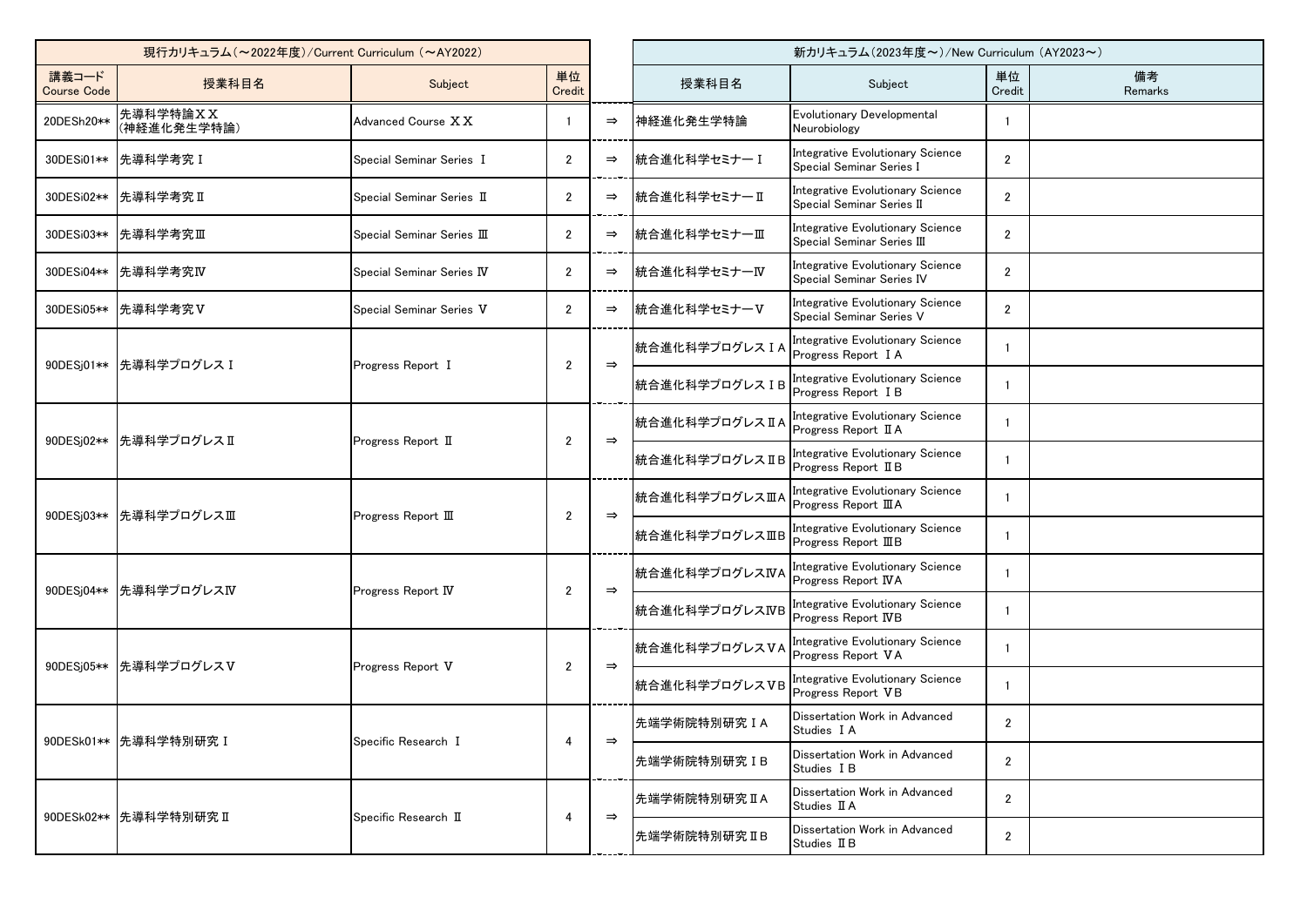| 現行カリキュラム (~2022年度)/Current Curriculum (~AY2022)                                                            |                                      |                                  |                |               |                         | 新カリキュラム (2023年度~)/New Curriculum (AY2023~)            |                |               |  |  |
|------------------------------------------------------------------------------------------------------------|--------------------------------------|----------------------------------|----------------|---------------|-------------------------|-------------------------------------------------------|----------------|---------------|--|--|
| 講義コード<br><b>Course Code</b>                                                                                | 授業科目名                                | Subject                          | 単位<br>Credit   |               | 授業科目名                   | Subject                                               | 単位<br>Credit   | 備考<br>Remarks |  |  |
|                                                                                                            | 90DESk03**  先導科学特別研究Ⅲ                | Specific Research III            |                | $\Rightarrow$ | 先端学術院特別研究ⅢA             | Dissertation Work in Advanced<br>Studies <b>III</b> A | $\overline{2}$ |               |  |  |
|                                                                                                            |                                      |                                  |                |               | 先端学術院特別研究ⅢB             | Dissertation Work in Advanced<br>Studies <b>III</b> B | $\overline{2}$ |               |  |  |
|                                                                                                            | 90DESk04**  先導科学特別研究IV               | Specific Research IV             | 4              | $\Rightarrow$ | 先端学術院特別研究IVA            | Dissertation Work in Advanced<br>Studies IVA          | $\overline{2}$ |               |  |  |
|                                                                                                            |                                      |                                  |                |               | 先端学術院特別研究IVB            | Dissertation Work in Advanced<br>Studies IVB          | $\overline{2}$ |               |  |  |
|                                                                                                            | 90DESk05**  先導科学特別研究V                | Specific Research V              |                | $\Rightarrow$ | 先端学術院特別研究VA             | Dissertation Work in Advanced<br>Studies VA           | $\overline{2}$ |               |  |  |
|                                                                                                            |                                      |                                  |                |               | 先端学術院特別研究VB             | Dissertation Work in Advanced<br>Studies VB           | $\overline{2}$ |               |  |  |
|                                                                                                            | 90DESk06** 副論文特別研究                   | Specific Research for Sub-thesis | $\overline{4}$ | $\Rightarrow$ | 副論文特別研究                 | Specific Research for Sub-thesis                      | 4              |               |  |  |
|                                                                                                            |                                      |                                  |                |               | 生命科学リトリートI              | Life Science Retreat I                                |                | 新設            |  |  |
|                                                                                                            |                                      |                                  |                |               | 生命科学リトリートⅡ              | Life Science Retreat II                               |                | 新設            |  |  |
|                                                                                                            |                                      |                                  |                |               | 生命科学リトリートⅢ              | Life Science Retreat III                              |                | 新設            |  |  |
|                                                                                                            | **には開講学期や担当教員に応じて2桁の数字またはアルファベットが入る。 |                                  |                | 生命科学リトリートIV   | Life Science Retreat IV |                                                       | 新設             |               |  |  |
| A two-digit number or letter will be entered to ** according to the semester or the lecturer in<br>charge. |                                      |                                  |                |               | 生命科学リトリートV              | Life Science Retreat V                                |                | 新設            |  |  |

2022年度をもって廃止される授業科目は以下の通りです。 ・科学・技術と社会I ・科学英語III(基礎) ・科学英語IV(基礎) ・科学英語V(基礎) ・科学英語III(上級) ・科学英語IV(上級) ・科学英語V(上級) ・先導科学特論のうち以下の番号で終わる科目:I、II、III、V、VI、VII、VIII、IX、XIII、XIV、XV、XVI、XVII、XVIII

このうち科学英語の各授業については、科目名の番号は履修する学年を表しているものではありませんから、3年生以上が科学英語の授業を履修できなくなるわけではありません。新カリキュラムでは以下のように名称が変更され、科 目の読み替えが行われます。 ・(旧)科学英語I(基礎)→(新)統合進化科学英語基礎1 ・(旧)科学英語II(基礎)→(新)統合進化科学英語基礎2 ・(旧)科学英語I(上級)→(新)統合進化科学英語上級1 ・(旧)科学英語II(上級)→(新)統合進化科学英語上級2